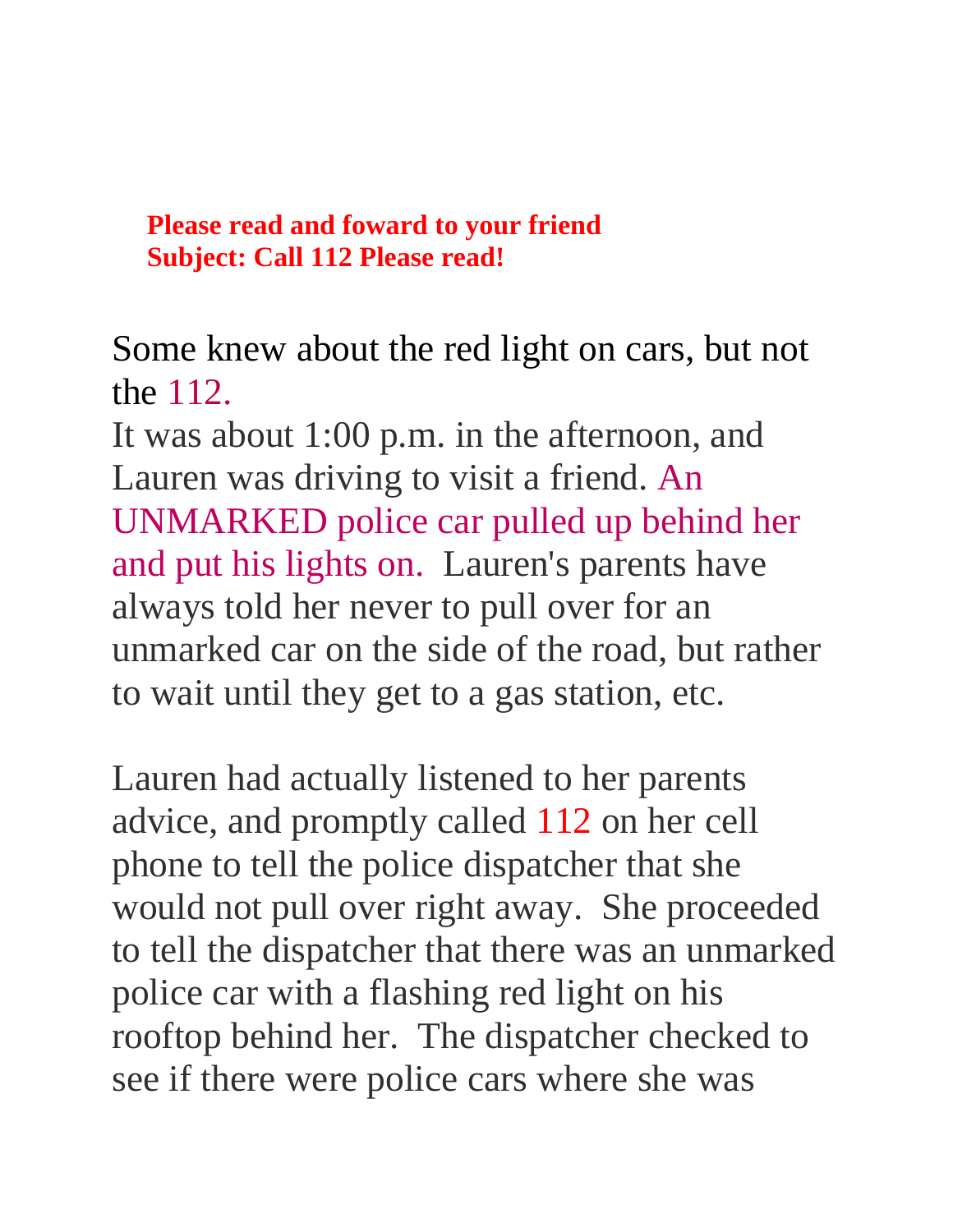and there weren't, and he told her to keep driving, remain calm and that he had back up already on the way.

Ten minutes later 4 cop cars surrounded her and the unmarked car behind her. One policeman went to her side and the others surrounded the car behind. They pulled the guy from the car and tackled him to the ground. The man was a convicted rapist and wanted for other crimes. I never knew about the 112 Cell Phone feature, but especially for a woman alone in a car, you should not pull over for an unmarked car.

Apparently police have to respect your right to keep going to a safe place.

\*Speaking to a service representative at Bell Mobility confirmed that 112 was a direct link to State trooper info. So, now it's your turn to let your friends know about 112.

You may want to send this to every woman (and man) you know; it may save a life